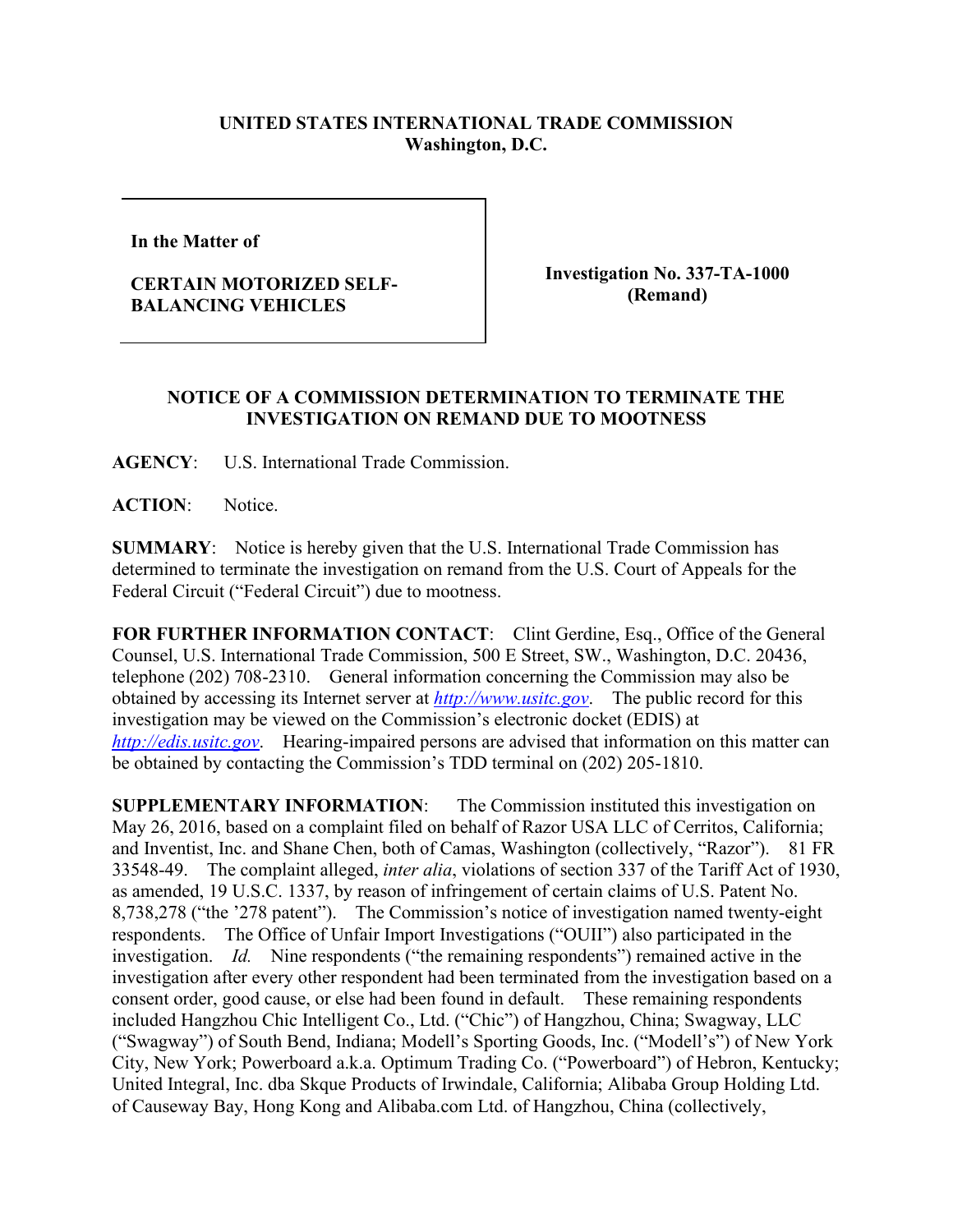"Alibaba"); Jetson Electric Bikes LLC ("Jetson") of New York City, New York; and Newegg, Inc. ("Newegg") of City of Industry, California. On the same day that the Commission instituted this investigation, Razor sought reissue of the asserted '278 patent.

On May 26, 2017, the presiding administrative law judge ("ALJ") issued a final ID finding no violation of section 337. The ID found that none of the remaining respondents' accused products infringes the asserted '278 patent claims, but that all of the defaulting respondents' accused products infringe the asserted claims based on allegations in the complaint. The ID also found that the technical prong of the domestic industry requirement was not satisfied.

On July 28, 2017, the Commission determined to review (1) the ID's finding that the Commission has no jurisdiction over Alibaba, and (2) the ID's analysis of infringement by the defaulting respondents. *See* Comm'n Notice of Review (July 28, 2017). On review, the Commission determined to (1) take no position on the ID's finding that it has no jurisdiction over Alibaba; and (2) vacate the ID's infringement finding as to the defaulting respondents as moot in view, *inter alia*, of the domestic industry determination. *Id.* at 3-4. The Commission determined not to review the remainder of the ID and therefore issued its final determination of no Section 337 violation and terminated the investigation.*Id.*

Razor timely appealed the Commission's final determination to the Federal Circuit. During the appeal, the reissue application was allowed with amended claims that the Commission and Intervenor/respondent Chic argued, via a motion to dismiss, were not "substantially identical" to the original claims on appeal, and therefore the appeal should be dismissed as moot under 35 U.S.C. 252.

On October 16, 2018, the Federal Circuit issued an order and mandate that remanded the investigation to the Commission for further proceedings consistent with its ruling. *See Razor USA LLC v. ITC*, Case No. 2017-2591, Remand Order at 4 (Oct. 16, 2018). Specifically, the Court deemed it appropriate for the Commission to have the first opportunity to determine whether the post-investigation events have rendered the case moot or whether the case may continue either on the original patent claims or reissued claims and to conduct any additional proceedings as necessary. *Id.* 

On November 13, 2018, the Commission issued an Order requesting the parties to provide comments concerning what further proceedings are appropriate consistent with the Court's judgment, including whether the matter should be referred to the ALJ. On November 27, 2018, Razor submitted comments, six respondents (Chic, Swagway, Modell's, Jetson, Powerboard, and New Egg) filed a joint submission, and Alibaba filed a separate submission. On December 4, 2018, OUII submitted comments. On December 10, 2018, these parties submitted response comments.

On September 19, 2019, the Commission issued an Order requesting the parties to provide written responses regarding specific questions concerning the effect of the patent reissue.